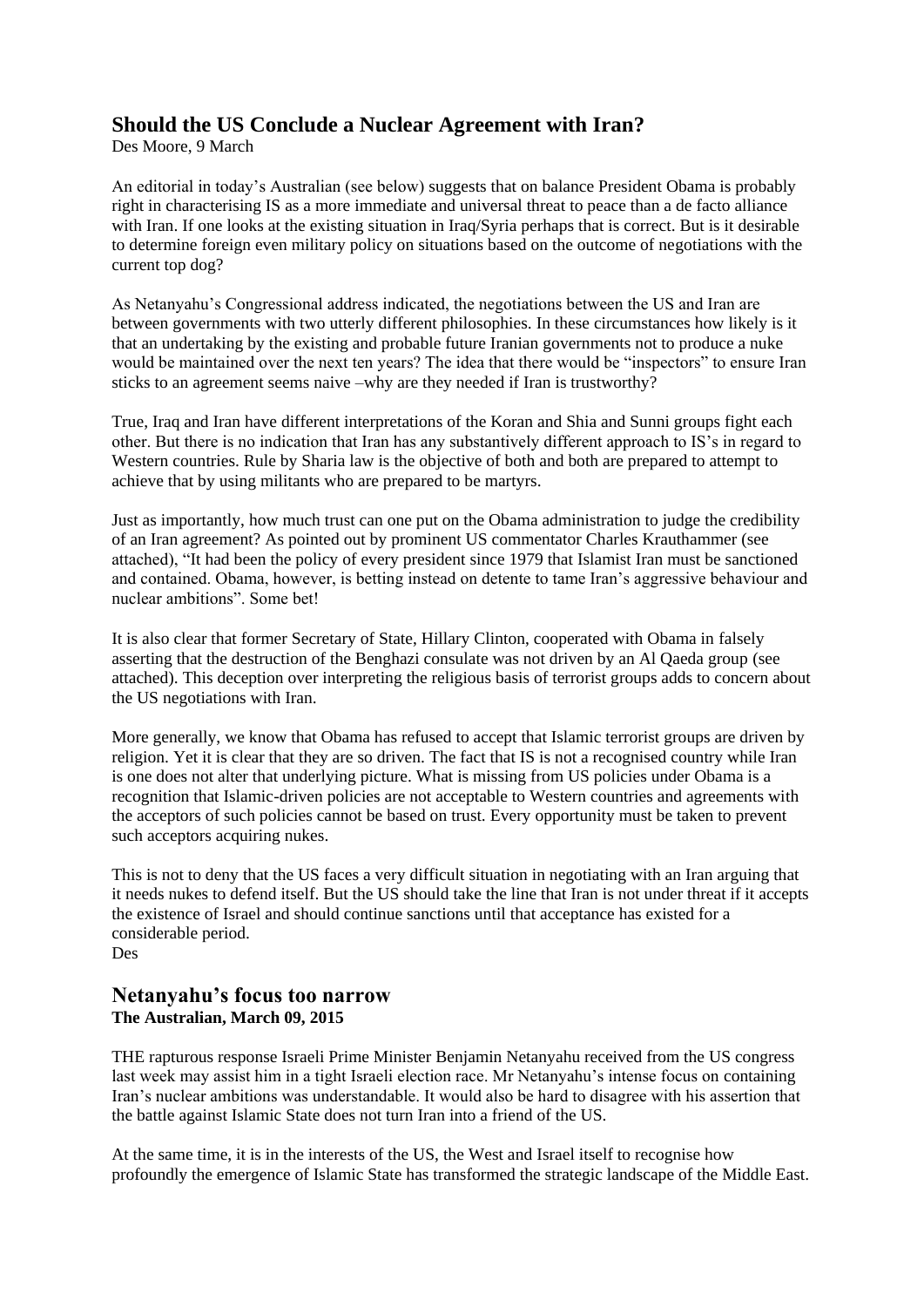Confronted with this growing international menace, realpolitik demands that the US and the West recognise the possibility that Shia Iran — especially if it undergoes a process of economic modernisation — could play a crucial role in fighting the Sunni legions of Islamic State.

The calculation in dealing with Iran is finely balanced. Perceptions of an emerging de facto alliance between the US and Tehran, forged by common interests in the battle to defeat Islamic State, have raised the ire of major Arab nations such as Saudi Arabia, as well as Israel. The government in Riyadh has warned Iran is "taking over" Iraq, pointing out that Iranian generals are now in command of the 30,000-strong Iraqi force of mainly Shia militiamen trying to retake the Iraqi city of Tikrit from Islamic State fighters.

Mr Netanyahu regards the proposed nuclear deal between the US and Tehran — with agreement on its political framework due by the end of this month — as a major threat to peace. But on balance, Barack Obama is probably correct when he says Islamic State poses a more immediate and universal threat. The majority Republican congress's invitation to Mr Netanyahu at such a delicate stage of negotiations between the US and Iran was mischievous.

Provided the President and Secretary of State John Kerry hold fast to the principle that Iran will never be allowed to acquire nuclear weapons, it would be advantageous to conclude a deal with Iran. Lifting the sanctions that cripple the Iranian economy and opening it up to the positive, moderating influences of the global economy and trade might assist the long-term strategic interests of the West.

Negotiations appear headed towards an outcome that would see Tehran, in return for sanctions being lifted, agreeing to freeze its nuclear capacity for 10 to 15 years. Such an outcome would allow it to remain a so-called nuclear threshold state, with the technical ability to resume its program later. Mr Obama and Mr Kerry insist, however, that whatever the agreement, Iran will remain bound by the Nuclear Non-Proliferation Treaty and forever forbidden from building a nuclear weapon.

Mr Netanyahu's apprehensions about such an outcome are understandable. As he told congress, even since the supposedly moderate Hasan Rowhani became Iran's President in 2013, internal repression in Iran had worsened. Iran had intensified its support for the murderous Assad regime in Syria, gained control of Yemen through its Houthi proxies and continued to arm and use Hezbollah in Lebanon and Hamas in Gaza. An Iran freed from sanctions would be even more aggressive, Mr Netanyahu argued.

The collapse of the negotiations between the US and Iran, however, would not abolish Iran's nuclear program. Nor would it do anything to diminish the threat to Israel and the wider region. Iran would simply continue its advance towards building nuclear weapons. Bombing Iran's nuclear facilities, as is sometimes touted, is not an option. The ayatollahs have ensured those facilities are beyond the range of any attack.

The only realistic path to containing Tehran is through hard-headed negotiations for a nuclear deal based on absolute guarantees of non-proliferation and Israel's security. The emergence of Islamic State has changed the Middle East irrevocably. A more modern, outward-looking Iran could play a formidable role in combating it.

## $\times$ **Hillary Clinton emails 'put US security in jeopardy'**

TOBY HARNDEN, The Sunday Times, March 09, 2015

A FURORE over Hillary Clinton's use of personal emails to conduct official business while she was secretary of state is set to intensify after former senior intelligence officials said this had "almost certainly" allowed Chinese or Russian spies to hack into her account.